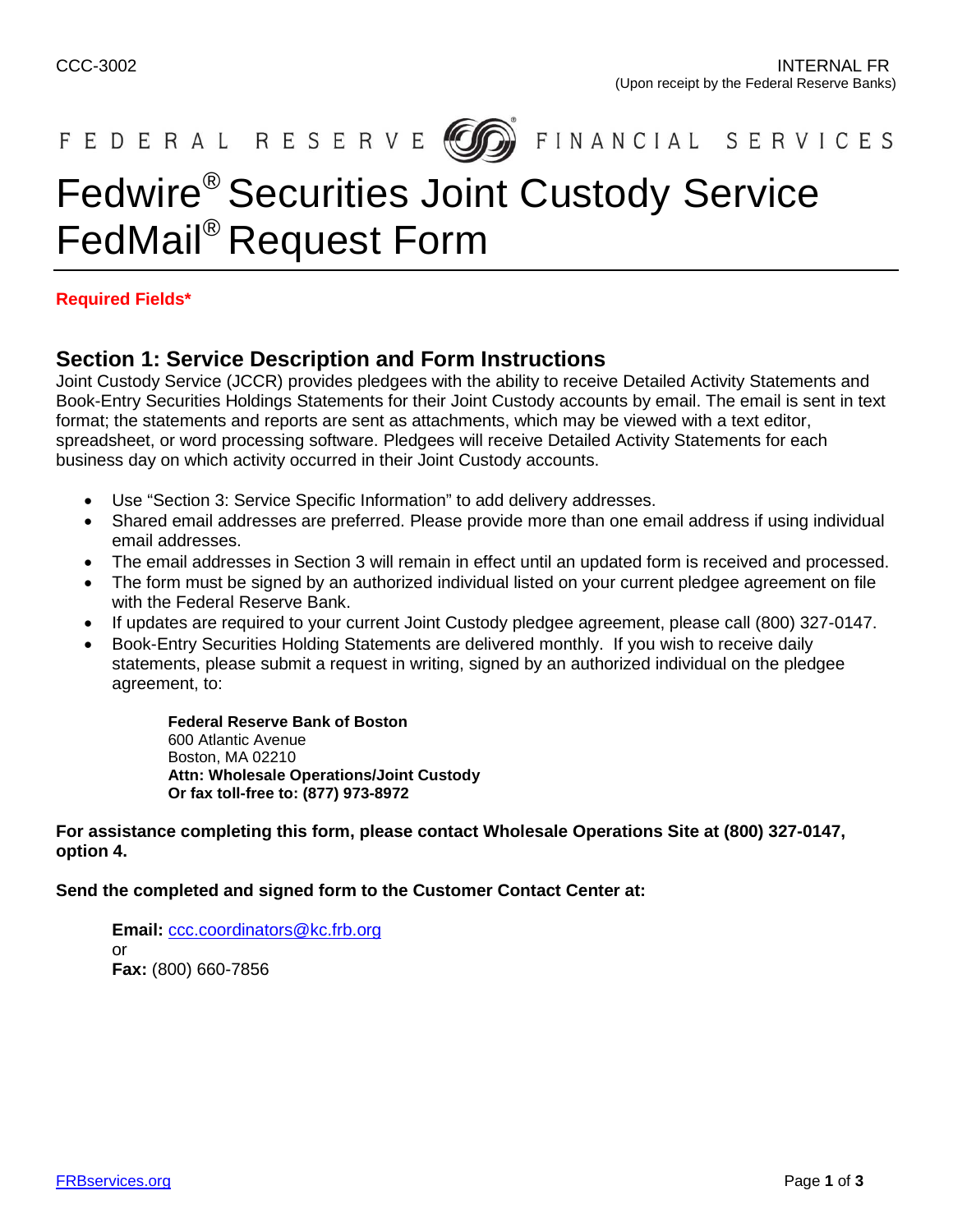# **Section 2: Customer Information**

| <b>State or Local Government</b><br><b>Institution Name*</b> |                                                                                                                                                                                                                                                          |
|--------------------------------------------------------------|----------------------------------------------------------------------------------------------------------------------------------------------------------------------------------------------------------------------------------------------------------|
| Joint Custody Account Number(s)*                             | Provide the 4-digit alpha-numeric account number(s) below that are listed as "institution ID" on<br>your statement. This form may be used for multiple account numbers being delivered to the same<br>addresses, with a maximum of four account numbers. |
| <b>Account #1</b>                                            |                                                                                                                                                                                                                                                          |
| <b>Account #2</b>                                            |                                                                                                                                                                                                                                                          |
| <b>Account #3</b>                                            |                                                                                                                                                                                                                                                          |
| <b>Account #4</b>                                            |                                                                                                                                                                                                                                                          |

## **Section 3: Service Specific Information**

**The email address(es) below will remain in effect until an updated Joint Custody Service FedMail® Request Form is submitted. Detailed Activity Statements will be delivered for business days on which activity occurs in your organization's Joint Custody securities accounts.**

| Email Address(es)<br>This list replaces the prior email address(es) on file for your organization. |  |  |  |  |  |
|----------------------------------------------------------------------------------------------------|--|--|--|--|--|
|                                                                                                    |  |  |  |  |  |
|                                                                                                    |  |  |  |  |  |
|                                                                                                    |  |  |  |  |  |
|                                                                                                    |  |  |  |  |  |